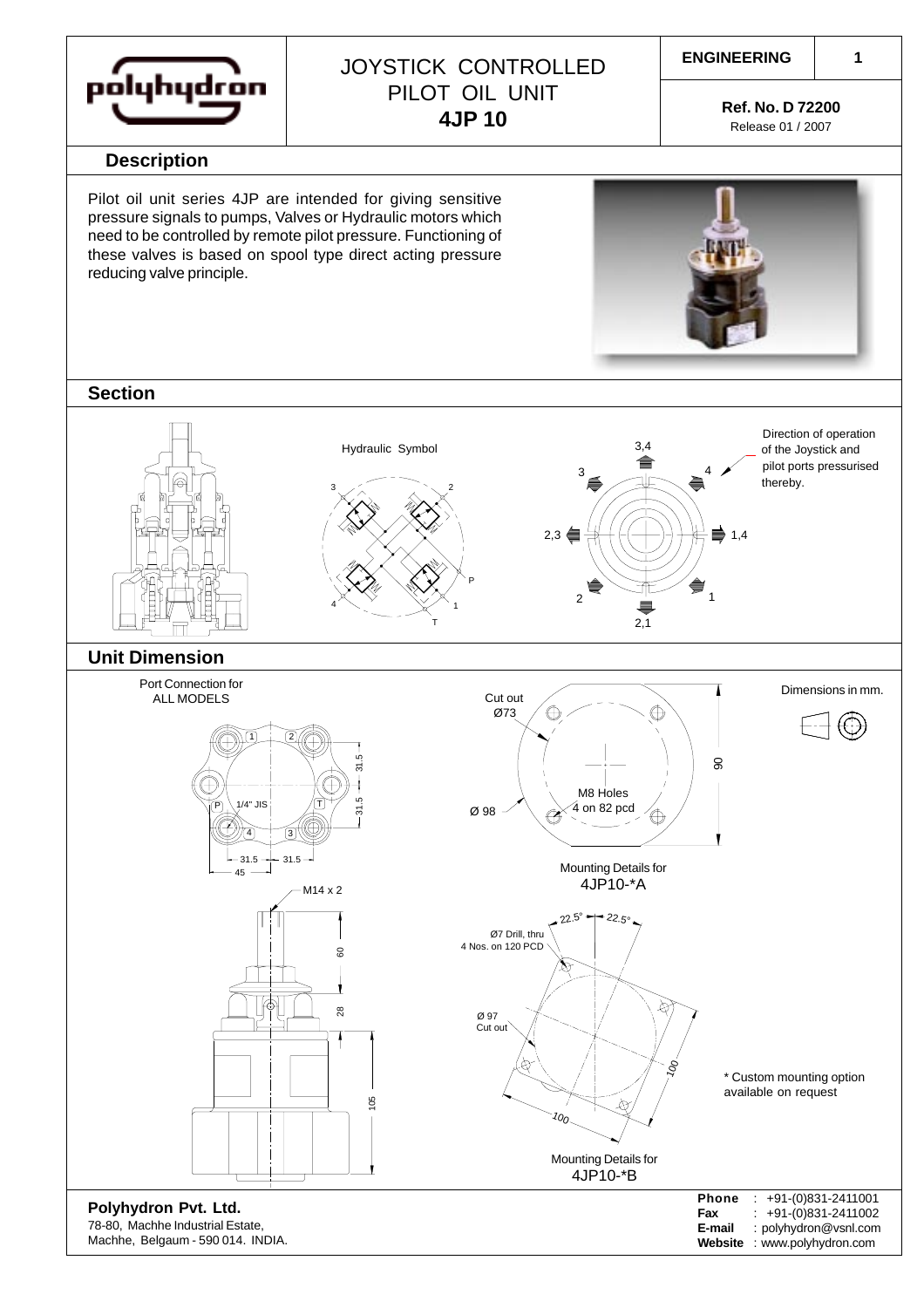

### JOYSTICK CONTROLLED PILOT OIL UNIT **4JP 10**

**Ref. No. D 72200**

#### **Technical specification**

|                           | 50 bar.               |
|---------------------------|-----------------------|
|                           | Refer graph.          |
|                           | 3 bar.                |
|                           | 2 Vmin to 16 Vmin.    |
|                           | 1 bar.                |
|                           | Mineral oil.          |
| Working temperature range | $-20$ °C to $+70$ °C. |
|                           | As per ISO 16/13.     |
|                           | 2.8 cSt to 380 cSt.   |
|                           | 5.1 kg.               |

#### **Control Pressure Curve**

# P3 Output Control Pressure Output Control Pressure P2 P1 δ1 δ2  $-δ3 -$ Spool Deflection

| Type | Spool No δ1 mm | $-0.2$         | ±1<br>P1 bar | $-0.2$<br>$\delta$ 2 mm | ±1<br>P2 bar | $-0.2$<br>$\delta$ 3 mm | ±1<br>P <sub>3</sub> bar |
|------|----------------|----------------|--------------|-------------------------|--------------|-------------------------|--------------------------|
|      | 1,2,3,4        |                |              | 6.5                     | 15           | 7.5                     |                          |
| 2    | 1&3            | $\mathfrak{p}$ | 6            | 6.5                     | 26           | 7.5                     | 50                       |
|      | 2 & 4          |                |              | 7.5                     | 26           | 9                       |                          |

**Control Pressure Chart**

#### **Ordering code**

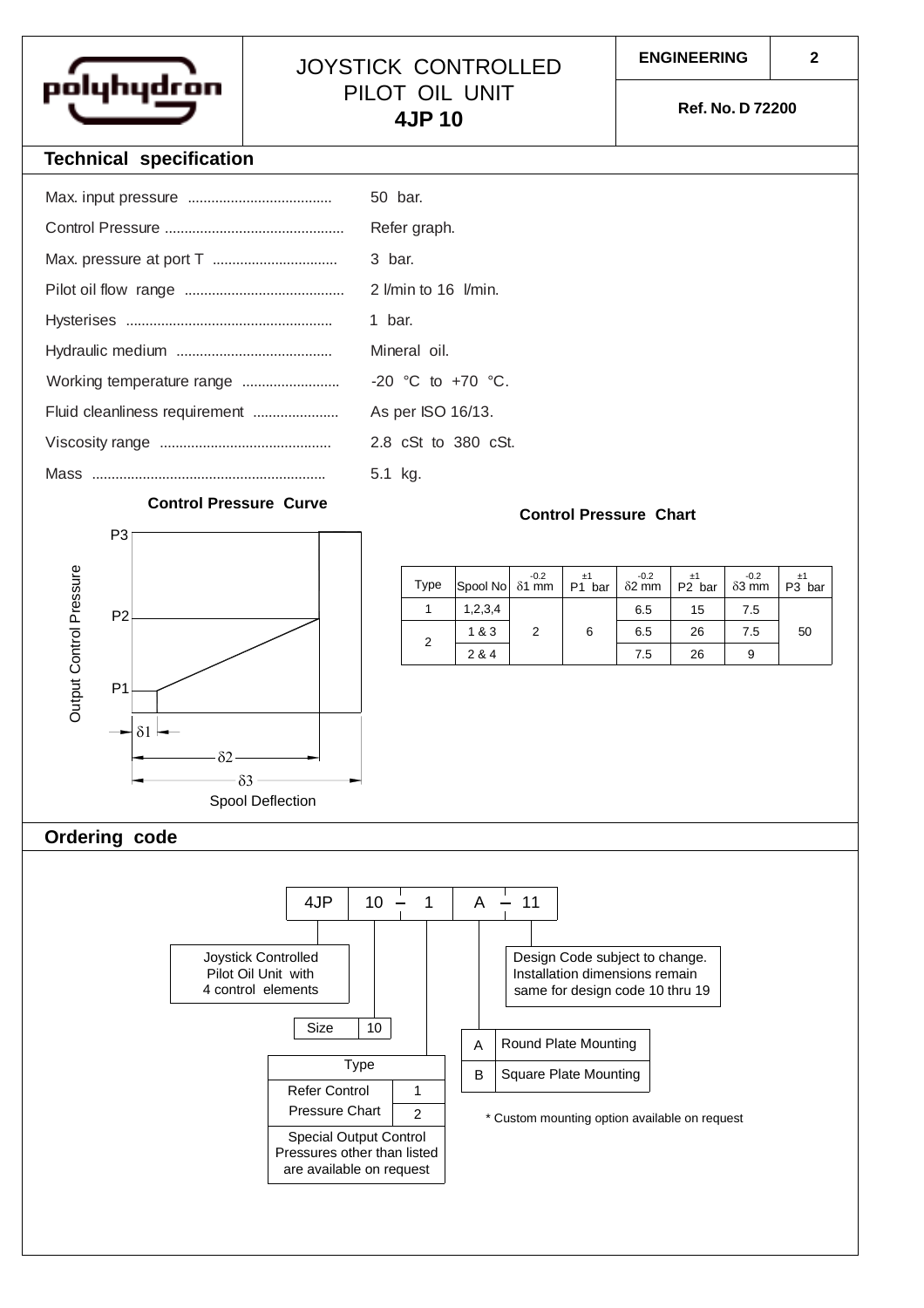**SERVICE**

JOYSTICK CONTROLLED PILOT OIL UNIT

**4JP 10**

**Ref. No. S 72200**

#### **Sectional View and Parts List**

pólyhydron



|                     | SI.No.         | Description                        | Part No. | Qty            |         | SI.No.         | Description                                 | Part No. |
|---------------------|----------------|------------------------------------|----------|----------------|---------|----------------|---------------------------------------------|----------|
|                     | 1              | Flange                             |          | 1              |         | 16             | Guide                                       | 72216    |
| $\star$             | $\overline{2}$ | O'Ring 60 ID x 2.65 csd.(nitrile)  | 72202    | 1              | $\star$ | 17             | Wiper seal                                  | 72217    |
|                     | 3              | Control Body                       |          | 1              |         | 18             | Plunger $(1,3)$                             | 72218    |
|                     | $\overline{4}$ | Pilot Pin                          |          | 4              |         | 19             | Washer                                      |          |
|                     | 5              | Spool                              |          | 4              |         | 20             | Universal Joint                             | 72220    |
|                     | 6              | <b>Bolt</b>                        |          |                |         | 21             | Bell                                        |          |
| $\star$             | $\overline{7}$ | O'Ring 71 I.D. x 2.5 CSD.(nitrile) | 72207    | 1              |         | 22             | Adapter                                     |          |
|                     | 8              | Spring R.H. Code no. 72208         |          | $\mathcal{P}$  |         | 23             | $Cy$ lindrical Pin $\varnothing$ 5 x16 Long |          |
|                     | 9              | Housing                            |          |                |         | 24             | Steel Ball Ø10                              |          |
|                     | 10             | Spring L.H. Code no. 72210         |          | $\overline{2}$ |         | 25             | Label                                       |          |
|                     | 11             | Spring R.H. Code no. 72211         |          | 2              |         | 26             | <b>Rivetts</b>                              |          |
|                     | 12             | <b>Stroke Limiter</b>              |          | 4              |         |                |                                             |          |
|                     | 13             | Washer - U                         |          | 4              |         | 28             | Plunger (2,4)                               | 72228    |
| $\star$<br>14<br>15 |                | O'Ring 22 id. x 3 csd. (nitrile)   | 72214    | 4              |         | 29             | Spring 1,3 (L.H.)                           | 72229    |
|                     | Plate          | 72215                              | 1        |                | 31      | Plate (Square) | 72231                                       |          |

| 1              |         | 16                                       | Guide             | 72216 | $\overline{4}$ |
|----------------|---------|------------------------------------------|-------------------|-------|----------------|
| 1              | $\star$ | 17                                       | Wiper seal        | 72217 | $\overline{4}$ |
| 1              | 18      |                                          | Plunger (1,3)     | 72218 | 4              |
| 4              |         | 19                                       | Washer            |       | 1              |
| $\overline{4}$ | 20      |                                          | Universal Joint   |       | 1              |
| 1              |         | 21                                       | Bell              |       | 1              |
| 1              |         | 22                                       | Adapter           |       | 1              |
| 2              |         | m6<br>Cylindrical Pin Ø 5 x16 Long<br>23 |                   |       | 1              |
| 1              | 24      |                                          | Steel Ball Ø10    |       | 4              |
| 2              | 25      |                                          | Label             |       | 1              |
| 2              |         | 26                                       | <b>Rivetts</b>    |       | 4              |
| 4              |         |                                          |                   |       |                |
| 4              |         | 28                                       | Plunger (2,4)     | 72228 | $\overline{2}$ |
| $\overline{4}$ |         | 29                                       | Spring 1,3 (L.H.) | 72229 | 2              |
| 1              |         | 31                                       | Plate (Square)    | 72231 | 1              |

 $Part$  No.  $Qty$ 

Note : Specified part numbers are available as spares. \* Recommended seal kit.